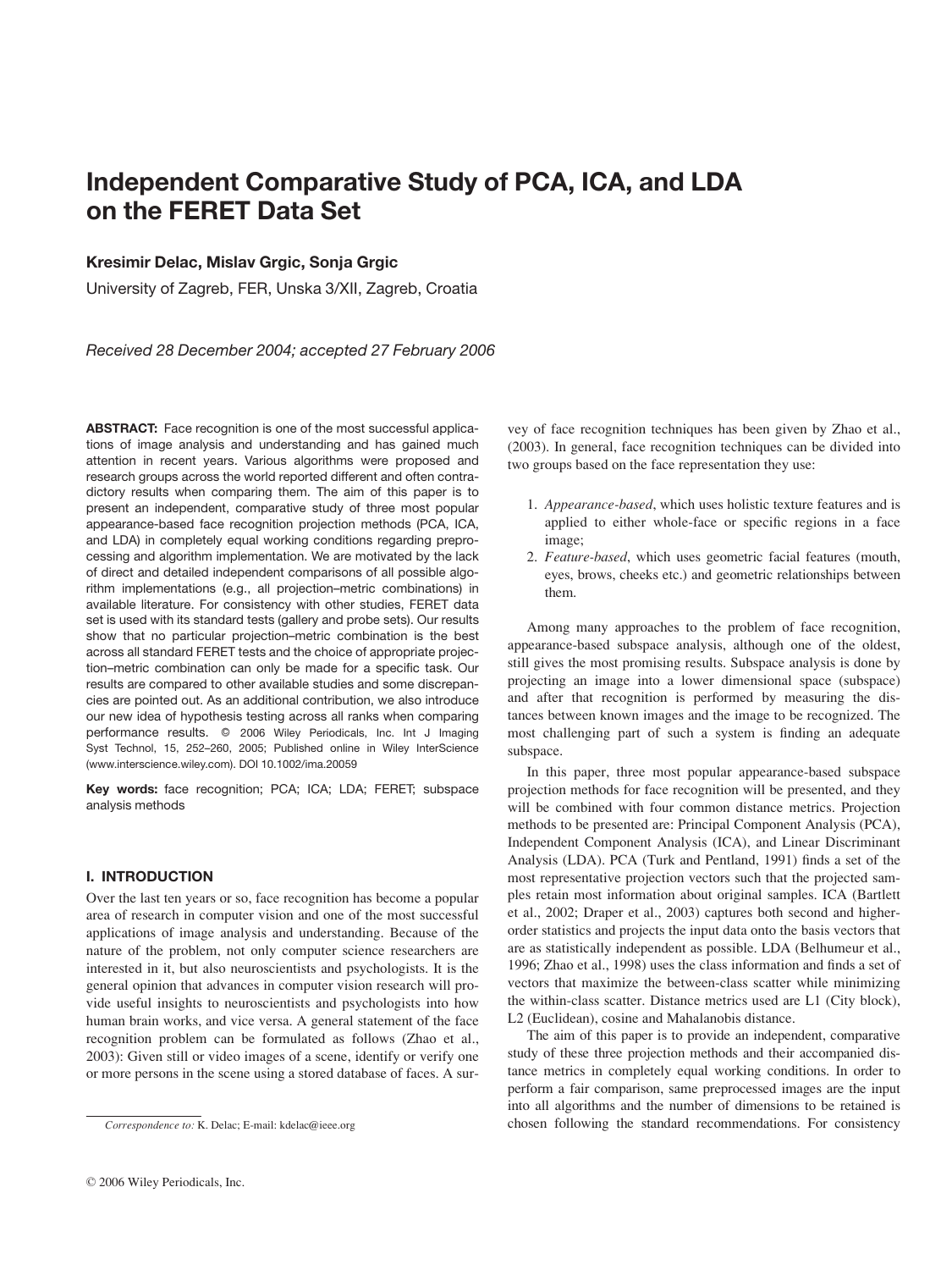

Figure 1. An illustration of general subspace appearance-based face recognition system.

with other studies, FERET data set (Phillips et al., 2000), with its standard test sets, is used for comparisons. This research is motivated by the lack of direct and detailed comparisons of these three projection methods. They are rarely compared in a single paper and almost never are all possible implementations considered (e.g., all projection–metric combinations). It is interesting to notice that the findings of other research groups are often contradictory on this subject and this is another important reason for performing a study of this kind. For example, Liu and Wechsler (1999) and Bartlett et al. (2002) claim that ICA outperforms PCA, while Baek et al. (2002) claim that PCA is better. Moghaddam (2002) states that there is no significant difference. Beveridge et al. (2001a) claim that in their tests LDA performed uniformly worse than PCA, Martinez and Kak (2001) state that LDA is better for some tasks, and Belhumeur et al. (1996) and Navarrete and Ruiz-del-Solar (2002) claim that LDA outperforms PCA on all tasks in their tests (for more than two samples per class in training phase). All these results are in most cases given only for one or two projection–metric combinations for a specific projection method, and in some cases using nonstandard databases or some hybrid test sets derived from a standard database.

The rest of this paper is organized as follows: Section II gives a brief description of the algorithms to be compared, Section III reports the details of methodology, Section IV presents the results and compares our results to results of other research groups and Section V concludes the paper.

## II. ALGORITHMS

Even though projection methods and metrics used in this work are already well known, we will include a brief description for the sake of completeness. All three projection methods are so called subspace analysis methods. A 2D image  $\Gamma$  with m rows and n columns can be viewed as a vector (after concatenating its rows or columns) in N dimensional image space  $(\mathfrak{R}^{N=m\times n})$ . Since space derived this way is highly dimensional, recognition in it is unfeasible. Therefore, recognition algorithms usually derive lower dimensional spaces to do the actual recognition while retaining as much information (energy) from the original images as possible. We will further clarify this on the example from this research: the original FERET images (after preprocessing) are the size of  $60 \times 50$  pixels, thus the image space dimensionality is  $\mathfrak{R}^{N=60\times50=3000}$ . It will be shown that projection methods presented here will yield  $\mathfrak{R}^{270}$  ( $\mathfrak{R}^{224}$ ) for LDA) subspace in which the recognition will be done and in these 270 dimensions 97.85% of original information (energy) is retained. An example of building a general subspace appearancebased face recognition system can be seen in Figure 1. Training of the subspace system can be seen in the left part of the figure and the procedure for projecting gallery images onto a subspace (projection matrix  $W<sup>T</sup>$ ) can be seen in the right part of the figure; X is a matrix containing the images expressed as vectors in its columns,  $x_{mean}$  – mean image (as a vector),  $\tilde{X}$  – matrix containing mean-subtracted images in its columns,  $W<sup>T</sup>$  – projection matrix,  $x<sub>g</sub>$  – gallery image (as a vector). During the training phase, the projection matrix (containing the basis vectors of the subspace) is calculated and then the gallery images (the images of known persons) are projected onto that subspace and their projections are stored in a database. Later, in the matching phase (Fig. 2), new image is normalized, mean-subtracted, projected onto the same subspace as the gallery image was and its projection is then compared to stored gallery projections (the nearest neighbor is determined by calculating the distances  $d$ from a probe image projection to all gallery images projections and then choosing the minimum distance as a similarity measure). The identity of the most similar gallery image is then chosen to be the



Figure 2. The matching phase of a general subspace face recognition system.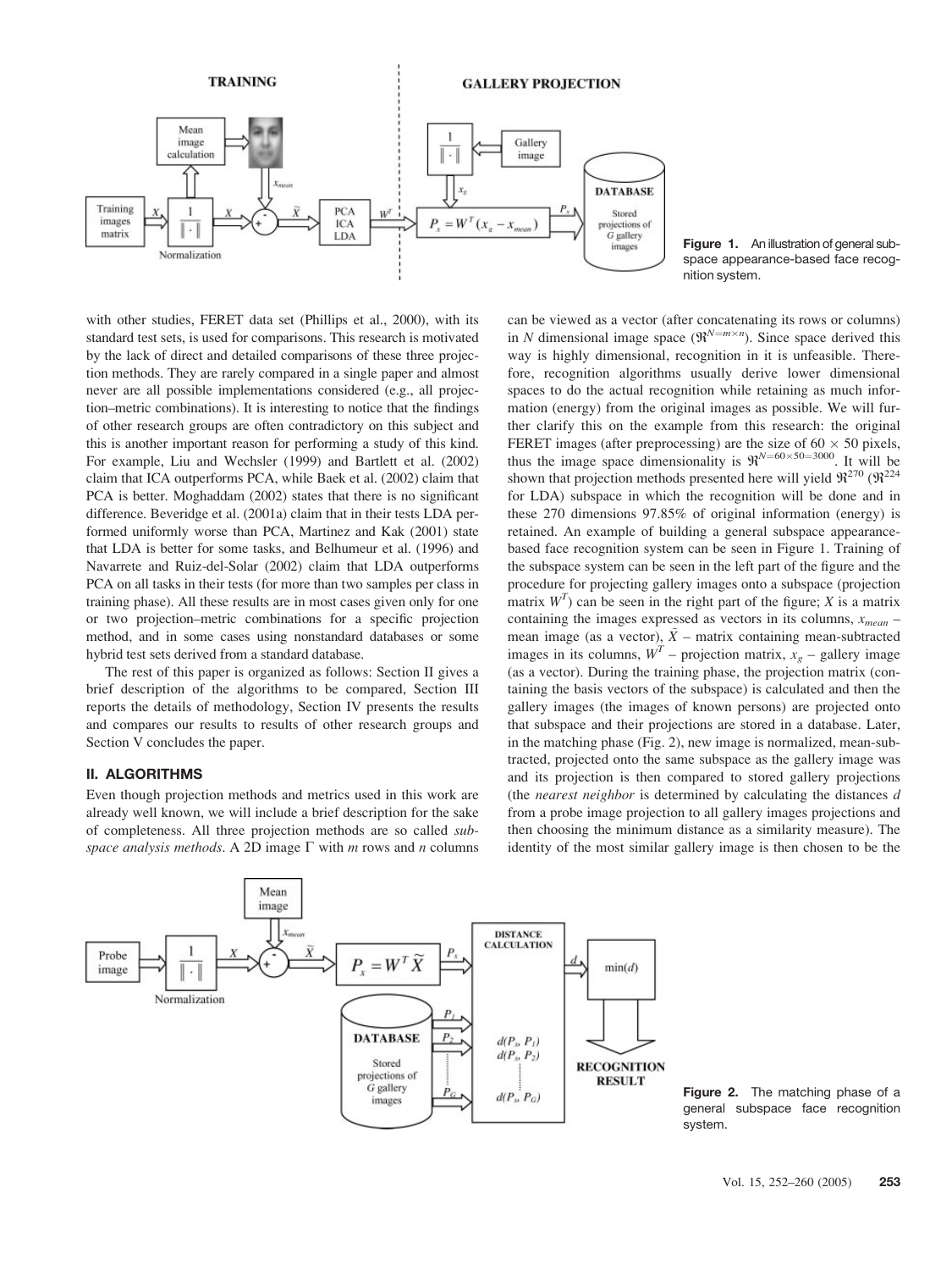



result of recognition and the unknown probe image is identified. It is important to mention that a general face recognition system can work in two modes: (1) the identification mode where the input to the system is an unknown face and the system reports back the determined identity (our case) and (2) the verification mode where the system needs to confirm or reject the claimed identity of the input face. All our experiments are conducted for the identification mode and the general illustration of the systems shown in Figures 1 and 2 illustrates our experiments.

A. Principal Component Analysis (PCA). In our experiments we implemented Principal Component Analysis (PCA) procedure as described by Turk and Pentland (1991). Given an s-dimensional vector representation of each face in a training set of M images, PCA tends to find a *t*-dimensional subspace whose basis vectors correspond to the maximum variance direction in the original image space. This new subspace is normally lower dimensional  $(t \ll s)$ . New basis vectors define a subspace of face images called face space. All images of known faces are projected onto the face space to find sets of weights that describe the contribution of each vector. To identify an unknown image, that image is projected onto the face space as well to obtain its set of weights. By comparing a set of weights for the unknown face to sets of weights of known faces, the face can be identified. If the image elements are considered as random variables, the PCA basis vectors are defined as eigenvectors of the scatter matrix  $S_T$  defined as:

$$
S_T = \sum_{i=1}^{M} (x_i - \mu) \cdot (x_i - \mu)^T
$$
 (1)

where  $\mu$  is the mean of all images in the training set (the *mean face*, Fig. 1) and  $x_i$  is the *i*th image with its columns concatenated in a vector. The projection matrix  $W_{PCA}$  is composed of t eigenvectors corresponding to  $t$  largest eigenvalues, thus creating a  $t$ -dimensional face space. Since these eigenvectors (PCA basis vectors) look like some ghostly faces they were conveniently named eigenfaces (Fig. 3).

B. Independent Component Analysis (ICA). PCA considered image elements as random variables with Gaussian distribution and minimized second-order statistics. Clearly, for any non-Gaussian distribution, largest variances would not correspond to PCA basis vectors. Independent Component Analysis (ICA) (Bartlett et al., 2002; Draper et al., 2003) minimizes both second-order and higherorder dependencies in the input data and attempts to find the basis along which the data (when projected onto them) are statistically independent. Bartlett et al. (2002) provided two architectures of ICA for face recognition task:  $Architecture I - statistically independent$ basis images (ICA1 in our experiments) and Architecture II – factorial code representation (ICA2 in our experiments).

Our implementation of ICA uses the INFOMAX algorithm proposed by Bell and Sejnowski and used by Bartlett et al. (2002). PCA is used to reduce dimensionality prior to performing ICA.

C. Linear Discriminant Analysis (LDA). Linear Discriminant Analysis (LDA) (Belhumeur et al., 1996; Zhao et al., 1998) finds the vectors in the underlying space that best discriminate among classes. For all samples of all classes the between-class scatter matrix  $S_B$  and the within-class scatter matrix  $S_W$  are defined by:

$$
S_B = \sum_{i=1}^{c} M_i \cdot (x_i - \mu) \cdot (x_i - \mu)^T
$$
 (2)

$$
S_W = \sum_{i=1}^{c} \sum_{x_k \in X_i} (x_k - \mu_i) \cdot (x_k - \mu_i)^T
$$
 (3)

where  $M_i$  is the number of training samples in class i, c is the number of distinct classes,  $\mu_i$  is the mean vector of samples belonging to class i and  $X_i$  represents the set of samples belonging to class i with  $x_k$  being the k-th image of that class.  $S_W$  represents the scatter of features around the mean of each face class and  $S_B$  represents the scatter of features around the overall mean for all face classes.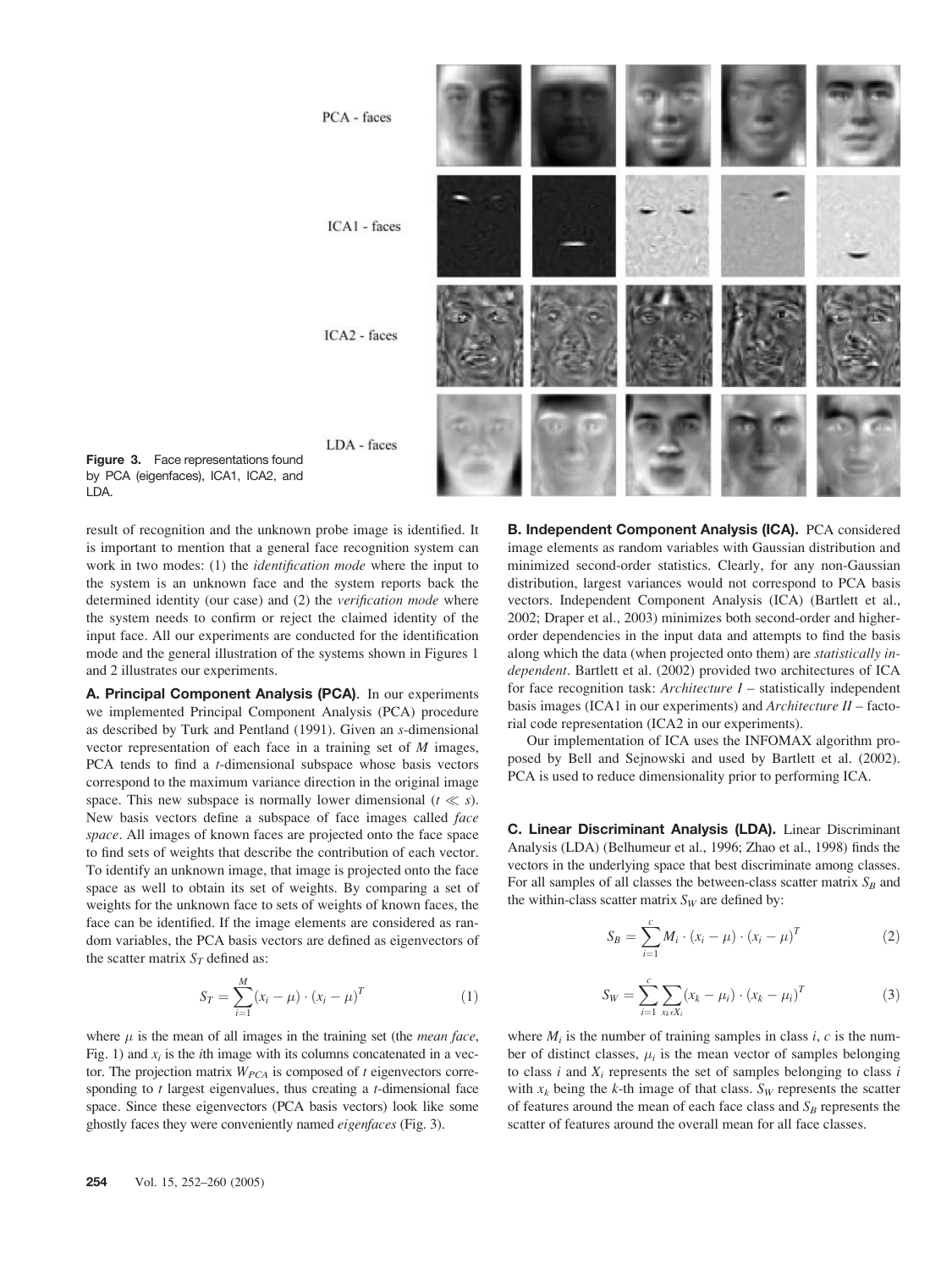The goal is to maximize  $S_B$  while minimizing  $S_W$ , in other words, maximize the ratio det $|S_B|$ /det $|S_w|$ . This ratio is maximized when the column vectors of the projection matrix  $(W<sub>LDA</sub>)$  are the eigenvectors of  $S_W^{-1} \cdot S_B$ . In order to prevent  $S_W$  to become singular, PCA is used as a preprocessing step and the final transformation is  $W_{opt}^T = W_{LDA}^T W_{PCA}^T$ .

In Figure 3 PCA-faces (eigenfaces), ICA1-faces, ICA2-faces, and LDA-faces can be seen. These ghostly faces are basis vectors produced by projection methods, reshaped to a matrix form of the original image size for convenience. This is a good illustration of the differences between subspaces derived by each of those projection methods. If we take a closer look at the basis vector representations it can be seen that PCA, LDA, and ICA2 produce global features; every image feature is influenced by every pixel. ICA1 produces spatially localized features that are only influenced by small parts of an image, thus isolating particular parts of faces. Logical conclusion is that ICA1 should be optimal for recognizing facial actions and suboptimal for recognizing temporal changes in faces or images taken under different illumination conditions. This theoretical property of ICA1 will be proven by our experiments.

D. Distance Measures. Four different distance measures will be used in comparisons: L1, L2, cosine angle (COS), and Mahalanobis distance (MAH). Generally, for two vectors,  $x$  and  $y$ , distance measures are defined as:

$$
d_{L1}(x, y) = |x - y| \tag{4}
$$

$$
d_{L2}(x, y) = ||x - y||^2
$$
 (5)

$$
d_{\cos}(x, y) = -\frac{x \cdot y}{\|x\| \cdot \|y\|} \tag{6}
$$

$$
d_{\text{MAH}}(x, y) = \sqrt{(x - y)V^{-1}(x - y)^{T}}
$$
 (7)

where  $V$  is the covariance matrix. In the rest of this paper, we will address the specific projection–metric combination as an algorithm. Since we implemented four projection methods (PCA, ICA1, ICA2, and LDA) and four distance measures (L1, L2, COS, and MAH), it can be concluded that we will effectively compare 16 different algorithms.

## III. METHODOLOGY

A. Data. For consistency with other studies, we used the standard FERET data set including the data partitions (subsets) for recognition tests, as described in Phillips et al., 2000. The gallery consists of 1,196 images and there are four sets of probe images ( $fb$ ,  $fc$ ,  $dup1$ , and  $dup2$ ) that are compared to the *gallery* images in recognition stage. The fb probe set contains 1,195 images of subjects taken at the same time as gallery images with one difference being that the subjects were told to assume a different facial expression. The fc probe set contains 194 images of subjects under different illumination conditions. The *dup1* (duplicate I) set contains 722 images taken anywhere between one minute and 1,031 days after the *gal*lery image was taken, and  $dup2$  (duplicate II) set is a subset of  $dup1$ containing 234 images taken at least 18 months after the gallery image was taken. All images in the data set are of size  $384 \times 256$ pixels and grayscale.

**B. Preprocessing.** All algorithms and all image preprocessing steps were implemented in MATLAB $^{(8)}$ . Original FERET images were first spatially transformed (to get eyes at fixed points in imagery) based upon a ground truth file of eye coordinates supplied with the original FERET data. The standard *imrotate* MATLAB<sup>®</sup> function was used with bilinear interpolation parameter. After that, all images were cropped the same way (using the eyes coordinates) to eliminate as much background as possible. No masking was done since it turned out that cropping eliminated enough background and the whole idea of this research was not to yield the best possible recognition results but to fairly compare the algorithms. After cropping, images were additionally resized to be the size of  $60 \times 50$  using the standard MATLAB $^{\circledR}$  imresize function with bilinear interpolation. Finally, image pixel values were histogram equalized to the range of values from 0 to 255 using the standard histeq function.

C. Training. To train the PCA algorithm we used a subset of classes for which there were exactly three images per class. We found 225 such classes (different persons) in the FERET data set, so our training set consisted of  $3 \times 225 = 675$  images ( $M = 675$ ,  $c = 225$ ). PCA derived, in accordance with theory,  $M - 1 = 674$ meaningful eigenvectors. We adopted the FERET recommendation and kept the top 40% of those, resulting in 270-dimensional PCA subspace (40% of 674  $\approx$  270). It was calculated that 97.85% of original information (energy) was retained in those 270 eigenvectors. This subspace was used for recognition as PCA face space and as input to ICA and LDA (PCA was the preprocessing dimensionality reduction step). ICA yielded two representations (ICA1 & ICA2) using the input from PCA (as in Bartlett et al., 2002). Dimensionality of both ICA representations was also 270. However, LDA yielded only 224-dimensional space since it, by theory, can produce a maximum of  $c - 1$  basis vectors. All of those were kept to stay close to the dimensionality of PCA and ICA spaces and thus make comparisons as fair as possible. After all the subspaces have been derived, all images from data sets were projected onto each subspace and recognition using nearest neighbor classification with various distance measures was conducted.

## IV. RESULTS

Results of our experiment can be seen in Table I and Figure 4. We used two standard ways to present the results: (1) table showing algorithm performance at rank 1 (recognition rate within the top one match), and (2) Cumulative Match Score (CMS) curve (Phillips et al., 2000), showing the cumulative results for ranks 1 and higher. One interesting thing we noticed is the discrepancy in some cases between the rank 1 results and the CMS results when answering the question which algorithm performs better. It was noticed that the metric showing the best results at rank 1 did not always yield the best results at higher ranks. Five such cases were identified (most frequently for LDA) in this experiment. This can be seen in Table I by comparing the bolded best algorithm–metric combinations for rank 1 and the right two columns showing the best combinations at higher ranks. This brings to question any analyses done by comparing the CMS curves of those projection–metric combinations that yielded the best results at rank 1. This is why we decided to show the CMS curves for those metrics that produced best results at higher ranks for a specific algorithm.

A. Conclusions Based on a Specific Task. fb (the different expression task). Even though  $ICA2+COS$  combination produces the best results at rank  $1$  (Table I), LDA+COS outperforms it from rank 6 further on (Fig. 4). Actually,  $ICA2+COS$  performs uniformly worse than other best projection–metric combinations at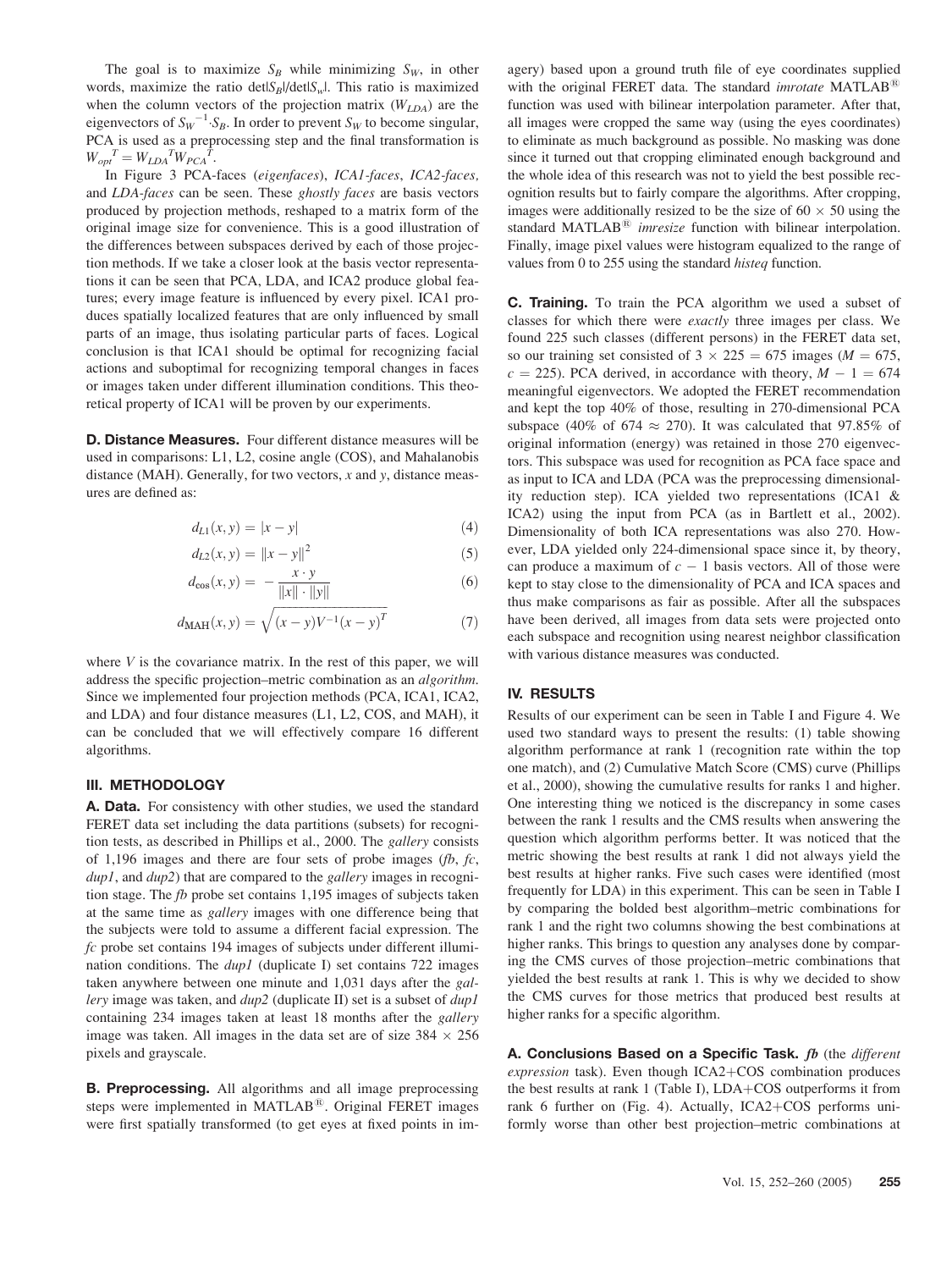Table I. Performance across four projection methods and four metrics.

| Projection       | Results at Rank $1$ (%)<br>Metric |       |            |        |                      |                           |
|------------------|-----------------------------------|-------|------------|--------|----------------------|---------------------------|
|                  |                                   |       |            |        | <b>CMS</b> Results   |                           |
|                  | L1                                | L2    | <b>MAH</b> | $\cos$ | <b>Highest Curve</b> | Same as Rank 1            |
|                  | Fb                                |       |            |        |                      |                           |
| <b>PCA</b>       | 82.26                             | 82.18 | 64.94      | 81.00  | $PCA + COS$          | F                         |
| ICA1             | 81.00                             | 81.51 | 64.94      | 80.92  | $ICA1+L2$            | T                         |
| ICA <sub>2</sub> | 64.94                             | 74.31 | 64.94      | 83.85  | $ICA2+COS$           | T                         |
| LDA              | 78.08                             | 82.76 | 70.88      | 81.51  | $LDA+COS$            | ${\bf F}$                 |
|                  | Fc                                |       |            |        |                      |                           |
| <b>PCA</b>       | 55.67                             | 25.26 | 32.99      | 18.56  | $PCA+L1$             | $\mathbf T$               |
| ICA1             | 18.04                             | 17.53 | 32.99      | 12.89  | $ICA1+L1$            | F                         |
| ICA <sub>2</sub> | 15.98                             | 44.85 | 32.99      | 64.95  | $ICA2+COS$           | $\mathbf T$               |
| <b>LDA</b>       | 26.80                             | 26.80 | 41.24      | 20.62  | $LDA+L2$             | $\boldsymbol{\mathrm{F}}$ |
|                  |                                   | Dup1  |            |        |                      |                           |
| <b>PCA</b>       | 36.29                             | 33.52 | 25.62      | 33.52  | $PCA+L1$             | T                         |
| ICA1             | 32.55                             | 31.86 | 25.62      | 32.27  | $ICA1+L1$            | T                         |
| ICA <sub>2</sub> | 28.81                             | 31.99 | 25.62      | 42.66  | $ICA2+COS$           | T                         |
| LDA              | 34.76                             | 32.96 | 27.70      | 33.38  | $LDA+L1$             | T                         |
|                  | Dup2                              |       |            |        |                      |                           |
| <b>PCA</b>       | 17.09                             | 10.68 | 14.53      | 11.11  | $PCA+L1$             | T                         |
| ICA1             | 8.97                              | 7.69  | 14.53      | 8.97   | $ICA1+MAH$           | T                         |
| ICA <sub>2</sub> | 16.24                             | 19.66 | 14.53      | 28.21  | $ICA2+COS$           | T                         |
| LDA              | 16.24                             | 10.26 | 16.67      | 10.68  | $LDA+L1$             | F                         |

Left part contains the results for rank 1 and the best projection–metric combinations are bolded. Right part contains are the best CMS results obtained by determining which metric gives the highest curve for a specific projection method at a specific probe set.

higher ranks. But, it can be stated that the remaining three projection–metric combinations (PCA+COS, ICA1+L2, and  $LDA+COS$ ) produce similar results and no straightforward conclusion can be drawn regarding which is the best for this specific task. It stays unclear whether the differences between recognition rates for this task are statistically significant or not (we will address this issue in Section IV(C)). ICA1 performance was comparable to PCA and LDA and certainly better than ICA2. This confirms the theoretical property of ICA1 mentioned in Section II(C).

 $\mathit{fc}$  (the *different illumination* task). ICA2+COS wins here at rank 1 (Table I) but PCA+L1 is much better from rank 17 on (Fig. 4). ICA1 is the worst choice for this task. Again, this is not surprising since ICA1 tends to isolate the face parts and therefore should be better at recognizing facial actions than anything else.

dup1 & dup2 (the temporal changes tasks). ICA2+COS is the best here at every rank (as clearly illustrated in Fig. 4) and ICA1 is the worst. L1 norm seems to produce the best results for almost all other projection methods for this task and it is surprising that it is so rarely used in comparisons.

B. Metrics Comparison. L1 gives the best results in combination with PCA across all four probe sets so it can be concluded that L2 distance metric is suboptimal for PCA (one exception being that COS outperforms  $L1$  for the  $fb$  set, but statistical significance remains questionable). Following the same line of thought, it can be concluded that COS is superior to any other metric when used with ICA2. Actually, L2 is the best metric in only two combinations across all probe sets and projection methods. We found this result surprising since this was the most frequently used measure in the past. No clear conclusion can be drawn as to which metric works best with ICA1 and LDA and, at best, it can be stated that it depends on the nature of the task. This tells us that no combination of projection–metric for ICA1 and LDA are robust enough across all tasks. MAH turned out to be the most disappointing metric in our tests and more variants of MAH distance calculations should be investigated (as in Beveridge et al., 2001a). If we analyze the best results given by the CMS, the metrics ranking looks something like this:  $L1 - 7$  best results,  $COS - 6$ ,  $L2 - 2$ , MAH  $- 1$ .

C. Evaluating the Differences in Algorithm Performance (Hypothesis testing). We think that, when comparing recognition algorithms, it is important (yet often neglected) to answer the following question: when is the difference in performance statistically significant? Clearly, the difference in performance of 1% or 2% could be due to pure chance, while 10% or more is probably not. We made our conclusions so far based on our intuitive analysis of the data (recognition rate percentage was higher or the curve on the plot appeared higher). However, we felt the need to investigate these intuitive presumptions using standard statistical hypothesis testing techniques. Generally, there are two ways of looking at the performance difference (Jambor et al., 2002): (1) determine if the difference (as seen over the entire set of probe images) is significant, (2) when the algorithms behave differently, determine if the difference is significant. As argued by Jambor et al. (2002 the first way to evaluate performance difference fails to take the full advantage of the standard face recognition protocol, so we will focus on the second way and set our hypotheses like this: H1: when algorithms A and B differ on a particular image, A is more likely to correctly identify that image, H0: when algorithms A and B differ on a particular image, they are equally likely to identify that image correctly. In order to perform this test we recorded which of the four possible outcomes, when comparing two algorithms (SS – both successful,  $FF$  – both failed,  $FS$  – first one failed and the second one succeeded,  $SF - first$  one succeeded and the second one failed), is true for each probe image. Following the lead of Beveridge et al., 2001b; Jambor et al., 2002 we employed McNemar's Test with the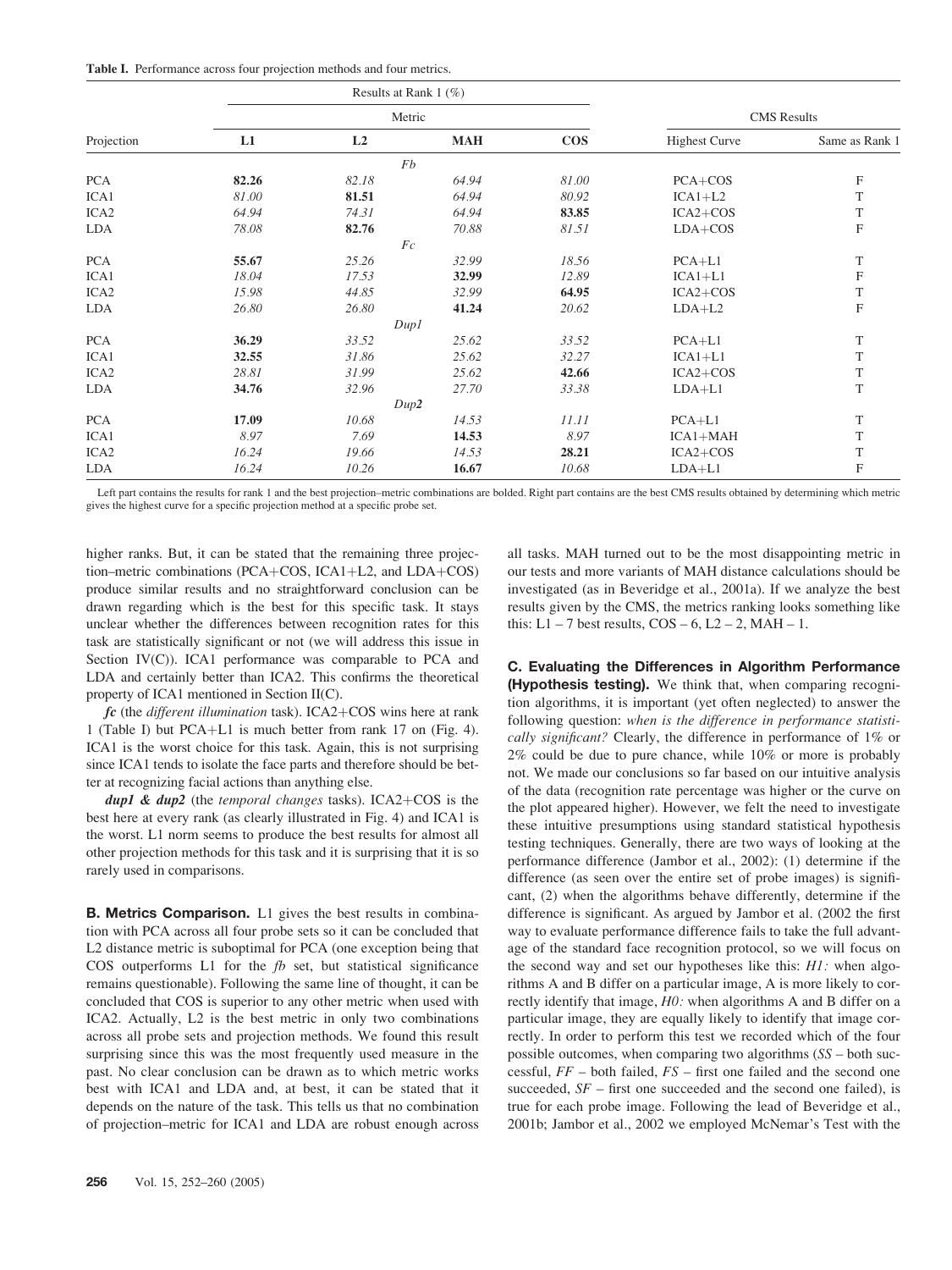

Figure 4. Cumulative Match Score (CMS curve) plots of best projection–metric combinations (the ones that yielded the highest curve when all metrics were compared for a specific algorithm) for a given probe set.

0.05 cutoff assumed. This test ignores the cases where both compared algorithms behave the same (SS or FF) and only uses the outcomes where they behave differently (SF and FS). Let  $n_{SE}$  be the number of times the SF is observed and  $n_{FS}$  the number of times FS is observed. We are interested in the one-sided version of this test so the probability of  $H0$  is bounded by:

$$
P_{H0} \le \sum_{i=0}^{n_{FS}} \frac{n!}{i!(n-i)!} 0.5^n \tag{8}
$$

where  $n = n_{SF} + n_{FS}$ . In other words, H0 will be rejected in favor of H1 if  $P_{H0} \le 0.05$ . So far, this test was usually performed only at rank 1 so we decided to expand it to all ranks and to plot the results as a step curve (Figs. 5–8).

Using the described methodology we first checked if our choice of best metric for a specific projection method was correct. We confirmed our choices of the highest curves and found that the choice was correct or, at least, that there is no significant difference between the chosen metric and the second best metric. Thus, the CMS curves compared in Figure 4 are truly the best choices of a projection–metric combination for a given task. Next, we plotted the decision graph based on McNemar's Test (Figs. 5–8) for all CMS curves given in Figure 4. All possible comparison combinations are given thus yielding six plots for every probe set.

As expected, the most complicated situation is for the  $fb$  probe set (Fig. 5). Here we claimed that  $LDA+COS$  outperforms  $ICA2+COS$ from rank 6 further on but this is obviously true only from rank 9 further on. For other combinations we confirmed our presumption that there is no significant difference in performance (Fig. 5).

Situation is a little less complicated for the  $fc$  probe set (Fig. 6). For example, we can see that there is no significant difference between ICA2+COS and LDA+L2 from rank 25 on and yet the CMS curve in Figure 4 is always higher for ICA2+COS. We also claimed that  $PCA+L1$  is better than  $ICA2+COS$  from rank 17 on. This is not quite true since it can be seen in Figure 6 that the difference becomes significant only from rank 27 further on. However, Figure 6 confirms the statement that ICA1 is the worst choice for this task.

It can be seen that for  $dup1$  (Fig. 7) and  $dup2$  set (Fig. 8) everything is relatively clear and all our previous conclusions are confirmed by this test.

We can state that our previous overall conclusions regarding the relative performance were confirmed by this hypothesis testing technique and some new conclusions were drawn regarding the exact rank in which the differences become significant.

D. Comparison to Previous Work. It is worth mentioning at this point that most of the papers we will compare our results to do not use standard FERET test sets, but this should not be a problem since we will make the comparisons to their results based on the relative performance.

First of all, we can state that our results are consistent to that of Phillips et al. (2000) regarding the relative ranking of probe sets. fb was found to be the easiest (highest recognition rates) and dup2 the hardest (lowest recognition rates). This is in clear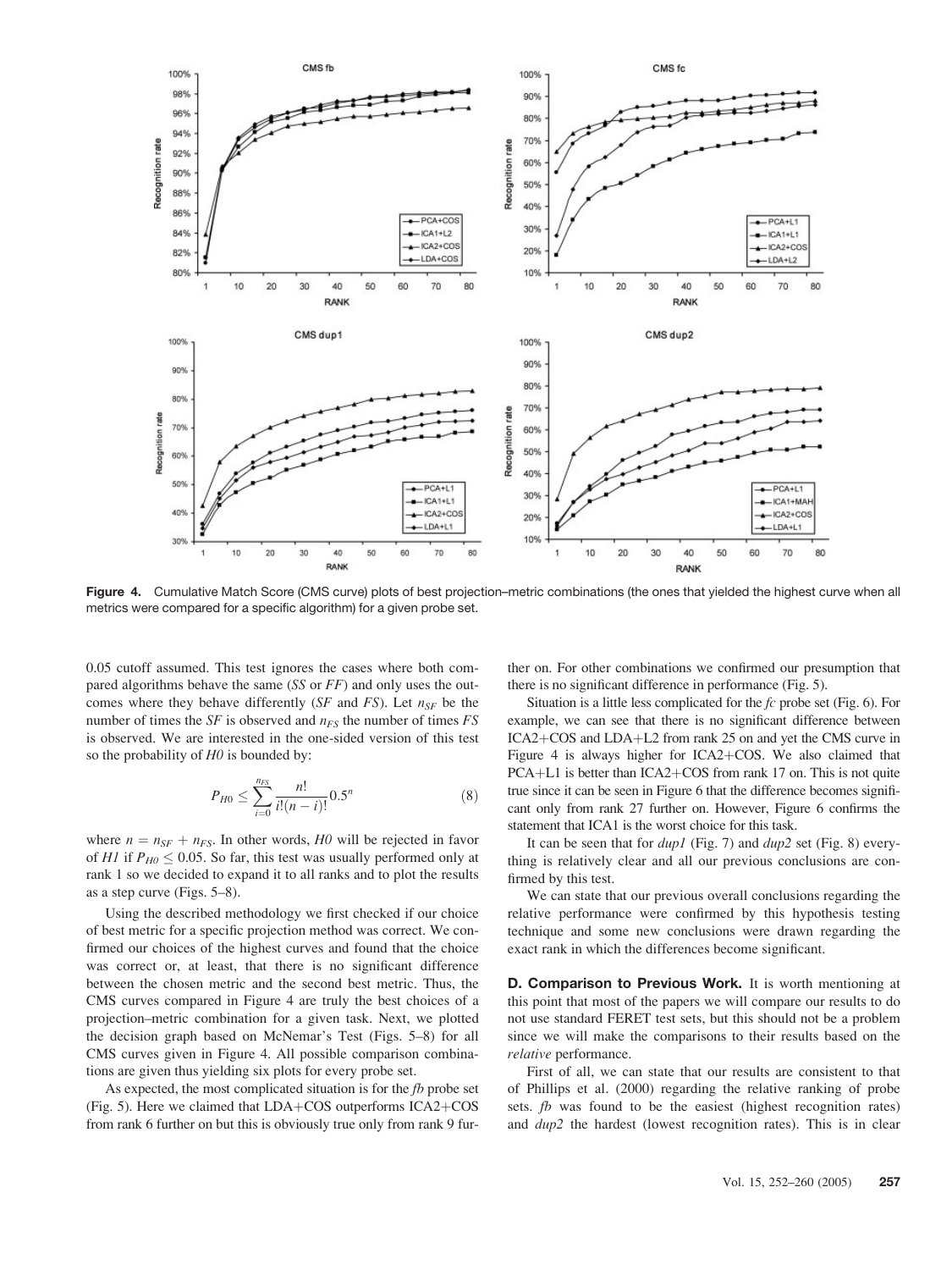

Figure 5. Hypothesis testing for the fb probe set—comparing the best projection–metric combinations from Figure 4. 1 or  $-1$  means that one or the other algorithm is significantly better at a given rank and 0 means that there is no significant difference.

contradiction with Beak et al. (2002) who stated that  $fc$  is the hardest probe set. Also consistent with Phillips et al. (2000) is that  $LDA + COS$  outperforms all others for the fb set (or at least that there is no significant difference). Both Phillips et al. (2000) and Draper et al. (2003), when comparing PCA and ICA, claim that ICA2 outperforms  $PCA+L2$  and this is what we also have found. However, our detailed research also produced some new conclusions: (1) PCA+COS outperforms ICA2+COS for  $fb$  probe set at higher ranks and  $(2)$  PCA+L1 outperforms ICA2–COS for  $fc$  probe set at higher ranks (this is also confirmed by hypothesis testing in Figs. 5–6). Those new conclusions are consistent to that

of Bartlett et al. (2002) who favor ICA2 over PCA (actually, mostly on difficult time-separated images), but we disagree with their claim that ICA2 is better for the different expression task also. As stated by Bartlett et al. (2002), we also found that ICA2 gives best results when combined with COS. Navarrete and Ruizdel-Solar (2002) claim that LDA+COS works better than PCA, which is certainly not the case here at rank 1 and is questionably true for higher ranks. We agree with Moghaddam (2002) who stated that there is no significant difference between PCA and ICA at rank 1, but we think that ICA is significantly worse at higher ranks.



Figure 6. Hypothesis testing for the fc probe set—comparing the best projection–metric combinations from Figure 4. 1 or  $-1$  means that one or the other algorithm is significantly better at a given rank and 0 means that there is no significant difference.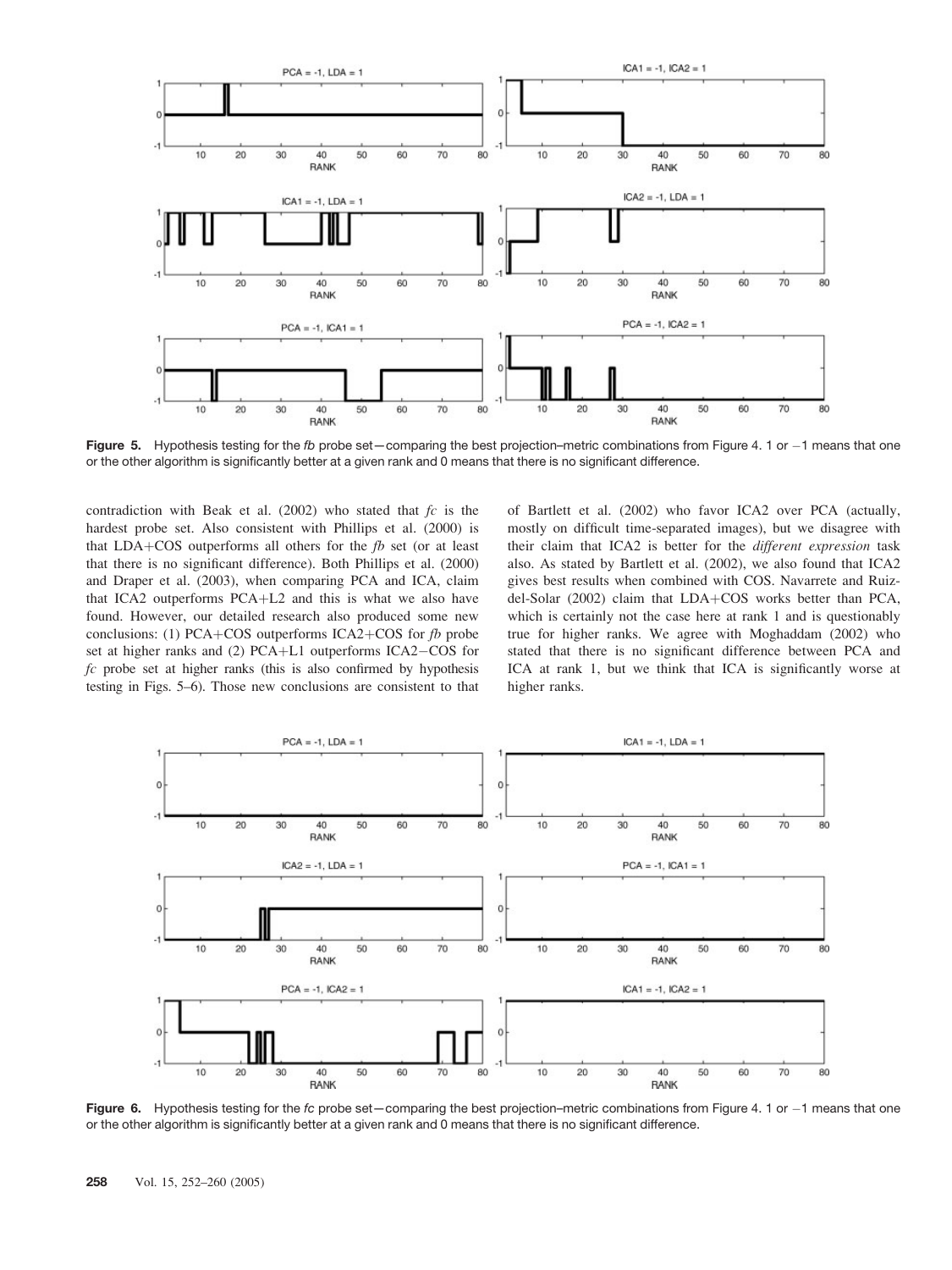

Figure 7. Hypothesis testing for the *dup1* probe set—comparing the best projection–metric combinations from Figure 4. 1 or  $-1$  means that one or the other algorithm is significantly better at a given rank and 0 means that there is no significant difference.

Among the most surprising results was the poor performance of LDA in some cases. Contrary to FERET's report in (Phillips et al., 2000) where the LDA implementation from UMD performed consistently better than the baseline PCA (Turk and Pentland, 1991), we found that this is not true in our experiments. However, the FERET test did not measure the effect that individual algorithm's parts (components) have on overall performance and it did not concern with algorithm implementation details. One of the most important parts of design and implementation of an algorithm is the training stage. It is unclear from Phillips et al., 2000 (and also from Zhao et al., 1998) exactly how was the LDA trained. Zhao et al. (1998) it is stated that the algorithm is trained using the 1038 FERET images from 444 classes and in (Phillips et al., 2000) the baseline PCA was trained with randomly chosen 500 FERET images. These two different training scenarios make it very difficult to directly compare these two algorithms and their various components. Even if we were to compare them, it is obvious that LDA should have a great advantage as it was trained with roughly two times bigger training set. The poor performance of our implementation of LDA could also be due to the relatively small training set. Similar problem was identified and researched in detail in Martinez and Kak, 2001 where it is concluded that when the training set is small, PCA can outperform LDA. Another important thing to mention is that LDA is much more sensitive to different training sets than PCA or ICA. There is



Figure 8. Hypothesis testing for the *dup2* probe set—comparing the best projection–metric combinations from Figure 4. 1 or -1 means that one or the other algorithm is significantly better at a given rank and 0 means that there is no significant difference.